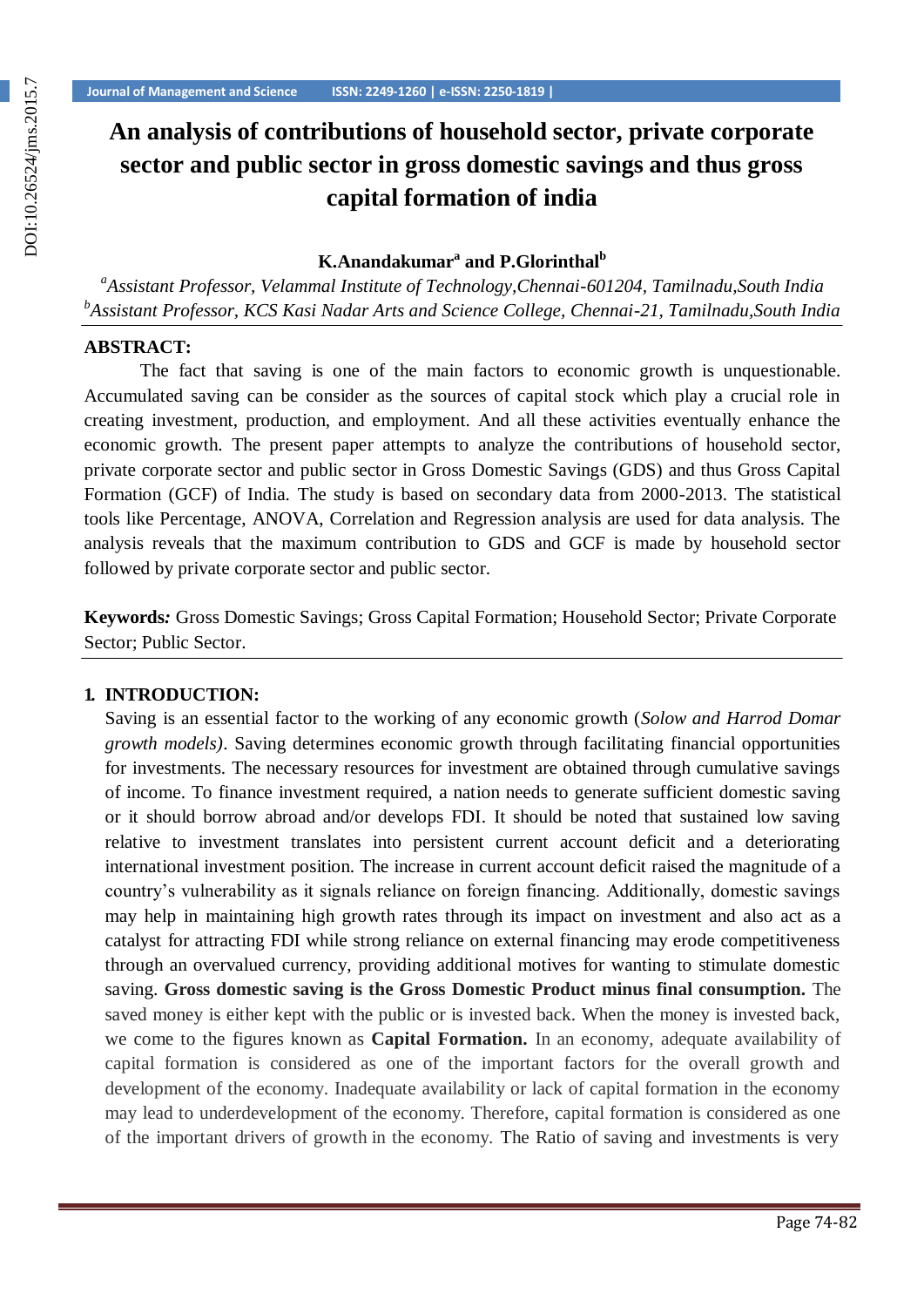important for the economic health of the country. The Gross Domestic Saving has two parts. One is **Public Sector,** another is **Private sector**. The largest segment **of Private sector is the Household sector**. Another segment of the Private sector is the private corporate sector. This paper attempts to analyze the contributions of private sector in terms of private corporate and household sector and public sector in gross domestic savings and thus the capital formation.

## **2. OBJECTIVES OF THE STUDY:**

- The focal objective of the study is to analyze the contribution of private sector in terms of private corporate and household sector and public sector in gross domestic savings and thus the capital formation of India.
- The other objectives are
	- $\checkmark$  To explore the flow of savings of each sector to the Gross Domestic Savings in order to ascertain the dominant contributing sector.
	- $\checkmark$  To throw light on sectors having more contribution towards the capital formation.
	- $\checkmark$  To measure the strength and statistical significance of each sector's contribution as predictors of GDS and GCF.
	- $\checkmark$  To rank the sectors based upon the highest contribution in terms of gross domestic savings and gross capital formation.

#### **3. NATURE OF THE STUDY:**

The present study is of analytical nature and makes use of secondary data. The relevant secondary data has been collected from reports of Union Budget of India 2014 and the following economic survey 2013-2014, the Ministry of Commerce and Industry, Department of Industrial Promotion and Policy, Government of India, Centre for Monitoring Indian Economy, Reserve Bank of India, World Investment Report and World Bank national accounts data.

#### **4. REVIEW OF LITERATURE**

Inuwa Nasiru and Haruna M.Usman (2013) in their paper "The Relationship between Domestic Savings and Investment: The Feldstein-Horioka Test Using Nigerian Data" found that there is a long run relationship between savings and investment. The study used the reduced-form bi-variate model of Feldstein and Horioka (1980) to examine the long-run relationship between domestic saving and investment and measure the degree of international capital mobility.

Mishra et al. (2010) studied the dynamic relationship between savings and investment in India for the period 1950-51 to 2008-09 by employing Johansen cointegration technique and Granger causality test via Vector Autoregressive framework. The authors found the presence of long run equilibrium relationship between saving and investment in India. The Granger causality test revealed directional causal relationship between the variables under study.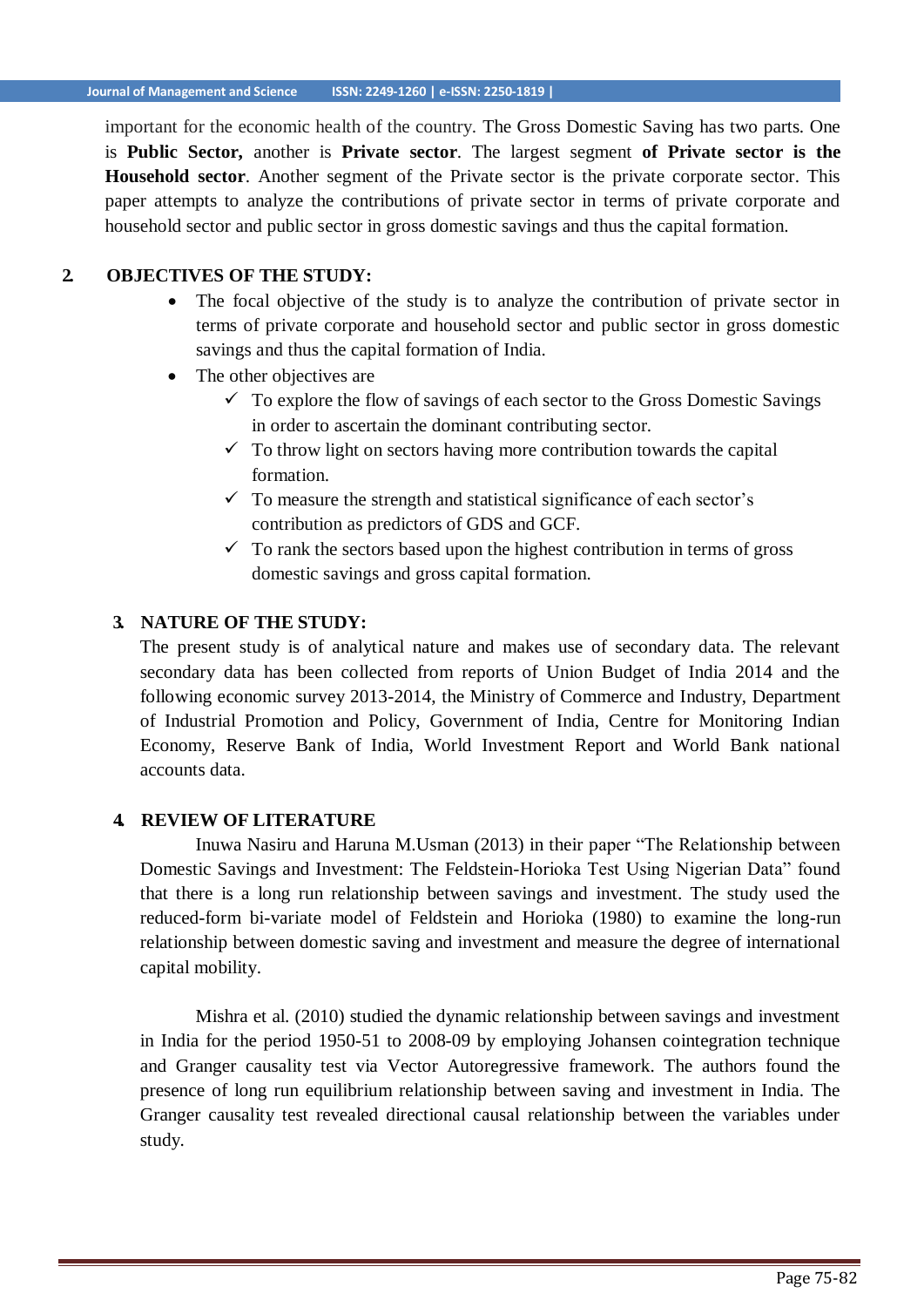Capital formation is a key to economic growth. The empirical studies (Hernandez-Cata (2000), Ndikumana (2000), Ben-David (1998), Collier and Gunning (1999), Ghura and Hadji Michael (1996), Khan and Reinhart (1990), conducted in Africa, Asia and Latin America have established, beyond a doubt, the critical linkage between capital formation and the rate of growth. Throughout the 1990s, the ratio of total gross domestic investment (GDI) to gross domestic product (GDP) in Asia, which experienced a high average rate of growth compared with the rest of the world, was about 27 percent, while in Latin America and sub-Saharan Africa the corresponding ratios were 20 percent and 17 percent, respectively.

Econometric evidence (Beddies 1999, Ghura and Hadji Michael 1996, Ghura 1997) indicates that private capital formation has a stronger, more favorable effect on growth rather than government capital formation probably because private capital formation is more efficient and less closely associated with corruption. Kanu, Success Ikechi & Ozurumba, Benedict Anayochukwu (2014) have employed multiple regression technique to study the impact of capital formation on the economic growth of Nigeria. It was ascertained that in the short run, gross fixed capital formation had no significant impact on economic growth; while in the long run; the VAR model estimate indicates that gross fixed capital formation, total exports and the lagged values of GDP had positive long run relationships with economic growth in Nigeria.

#### **5. DATA ANALYSIS AND INTERPRETATION:**

# *5.1. Analysis of Contributions of Household Sector, Private Corporate Sector and Public Sector to Gross Domestic Savings and Gross Capital Formation*

The following table shows the contributions of Household sector, Private Corporate Sector and Public Sector to Gross Domestic Savings and Gross Capital Formation from 2000 to 2013. It is clearly found that household sector contributes 73% to GDS and occupies the most dominant variable of GDS. The private corporate sector with its share of 22% to GDS holds second major contributor of GDS. Together, the private sector (Household + Private corporate) contributes 95% to GDS. It is then followed by public sector with a share of only 5%. Correspondingly, the household sector with its contributions of 68% occupies predominant position in total Gross Capital Formation and then followed by private corporate sector having 21% and public sector having only 5% and the rest 7% by other variables which are beyond the scope of this study.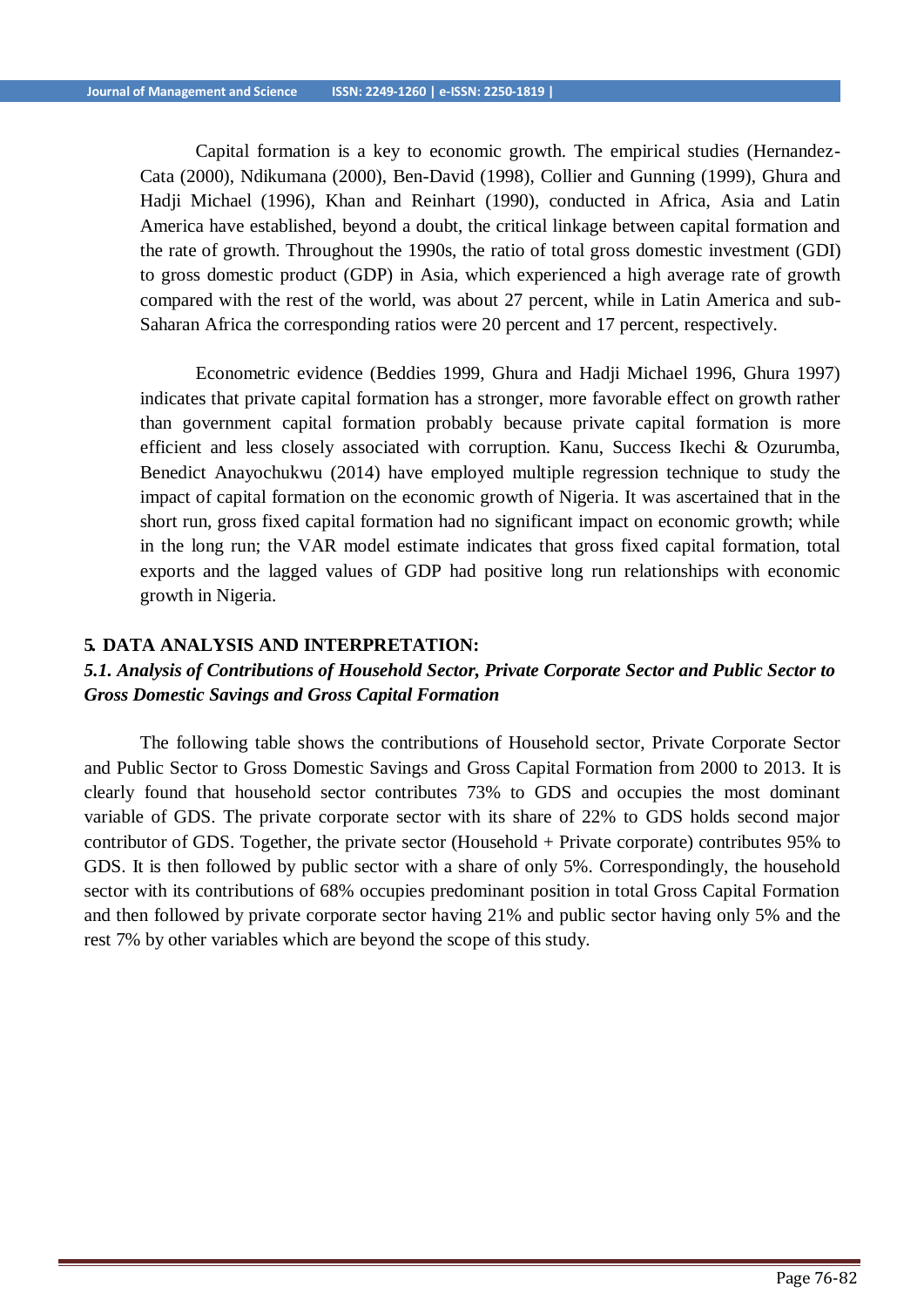## **Table No: 1 – Contributions of Household Sector, Private Corporate Sector and Public Sector to Gross Domestic Savings and Gross Capital Formation**

|                         |                                                            | <b>Gross</b>                                                          |                                                         |                                       |                                                      |
|-------------------------|------------------------------------------------------------|-----------------------------------------------------------------------|---------------------------------------------------------|---------------------------------------|------------------------------------------------------|
| Year                    | <b>Household</b><br><b>Sector</b><br>(Rupees in<br>Crores) | <b>Private</b><br>Corporate<br><b>Sector</b><br>(Rupees in<br>Crores) | <b>Public</b><br><b>Sector</b><br>(Rupees in<br>Crores) | <b>Total</b><br>(Rupees in<br>Crores) | Capital<br><b>Formation</b><br>(Rupees in<br>Crores) |
| 2000-2001               | 463750                                                     | 81062                                                                 | $-29266$                                                | 515545                                | 528299                                               |
| 2001-2002               | 545288                                                     | 76906                                                                 | $-36820$                                                | 585374                                | 571146                                               |
| 2002-2003               | 564161                                                     | 99217                                                                 | $-7148$                                                 | 656230                                | 627743                                               |
| 2003-2004               | 657587                                                     | 129816                                                                | 36372                                                   | 823775                                | 762416                                               |
| 2004-2005               | 763685                                                     | 212519                                                                | 74499                                                   | 1050703                               | 1064041                                              |
| 2005-2006               | 868988                                                     | 277208                                                                | 88955                                                   | 1235151                               | 1279754                                              |
| 2006-2007               | 994396                                                     | 338584                                                                | 152929                                                  | 1485909                               | 1531433                                              |
| 2007-2008               | 1118347                                                    | 469023                                                                | 248962                                                  | 1836332                               | 1900762                                              |
| 2008-2009               | 1330873                                                    | 417467                                                                | 54280                                                   | 1802620                               | 1931380                                              |
| 2009-2010               | 1630799                                                    | 540955                                                                | 10585                                                   | 2182338                               | 2363132                                              |
| 2010-2011               | 1800174                                                    | 620300                                                                | 201268                                                  | 2621742                               | 2841457                                              |
| 2011-2012               | 2054737                                                    | 658428                                                                | 111295                                                  | 2824459                               | 3200633                                              |
| 2012-2013               | 2212414                                                    | 713141                                                                | 117919                                                  | 3043474                               | 3521399                                              |
| <b>TOTAL</b>            | 15005199                                                   | 4634626                                                               | 1023830                                                 | 20663652                              | 22123595                                             |
| $%$ age<br>contribution | 73                                                         | 22                                                                    | 5                                                       | 100                                   |                                                      |
| $%$ age<br>contribution | 68                                                         | 21                                                                    | 5                                                       | 93<br>$( Others = 7\%)$               |                                                      |

## **Figure No: 1 – Sector wise Contribution to GDS & GCF**



The above figure illustrates that household sector occupies the first rank in contribution towards GDS and GCF followed by private corporate sector and public sector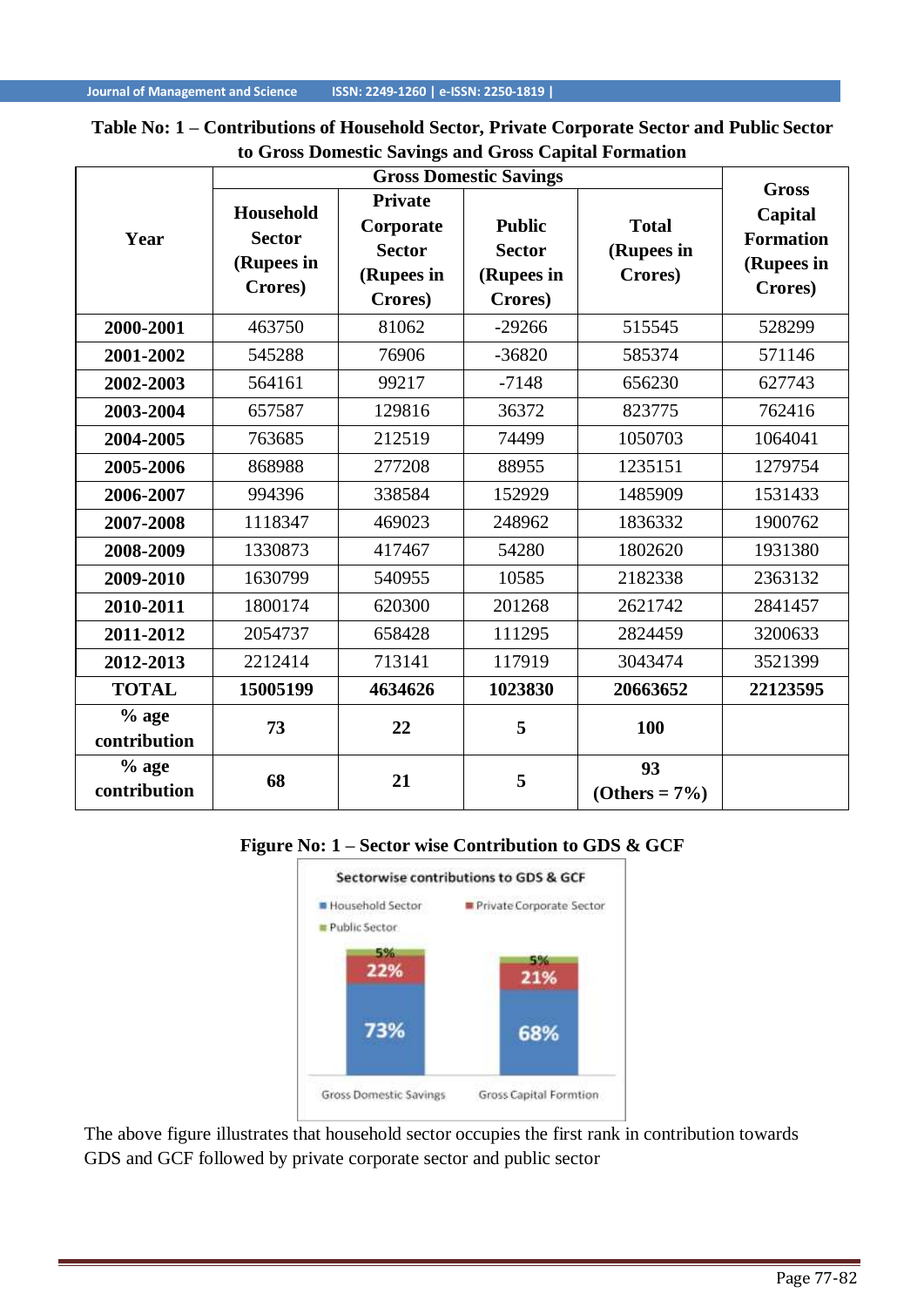# *5.2. Analysis of Relationship between Contributions of Household Sector, Private Corporate Sector and Public Sector to Gross Domestic Savings***:**

Table 2 reveals the strength of relationship between contributions of sectors to GDS and Capital Formation of a country.

| <b>SECTOR</b>            | <b>Gross Domestic Savings</b> |       |         | <b>Gross Capital Formation</b> |                |         |
|--------------------------|-------------------------------|-------|---------|--------------------------------|----------------|---------|
|                          | R                             | $R^2$ | P Value | R                              | $\mathbf{R}^2$ | P Value |
| Household Sector         | 0.991                         | 0.982 | 0.000   | 0.995                          | 0.989          | 0.000   |
| Private Corporate Sector | 0.996                         | 0.991 | 0.000   | 0.991                          | 0.981          | 0.000   |
| <b>Public Sector</b>     | 0.605                         | 0.366 | 0.029   | 0.573                          | 0.328          | 0.041   |

**Table No: 2 – Correlation Analysis**

The value R determines the strength of relationship. The value of R between household sector and GDS is 0.991 which signifies more strong relationship between them and the relation is significant since the P value 0.000 is less than 0.05. Similarly, the R value between Private Corporate sector and GDS is 0.996 which symbolizes the intense relationship between them and the relation is significant (P value  $= 0.000 < 0.05$ ). Correspondingly, the value of R between Public sector and GDS is 0.605 which denotes modest relationship between them and the relation is significant (P Value= $0.029 <$ 0.05). The analysis of three different values of R strongly reveals that the contribution made by Public Sector is not competent in comparison with other two sectors.

In the same way, the values of R between different sectors and GCF indicate the degree of relationship between them. The scrutiny of different R discloses that public sector has less contribution to Gross capital Formation.

## *5.3. Hypothesis Testing*

**Ho:** The average contributions made by household sector, Private Corporate Sector and Public Sector to GDS and GCF are equal.

**H1:** The average contributions made by household sector, Private Corporate Sector and Public Sector to GDS and GCF are not equal.

| Sectors                          | Mean       | Standard Deviation   F value   P Value |       |       |
|----------------------------------|------------|----------------------------------------|-------|-------|
| <b>Household Sector</b>          | 1154246.08 | 599260.81                              |       |       |
| <b>Private Corporate Sectors</b> | 356509.69  | 230453.11                              | 28.53 | 0.000 |
| <b>Public Sectors</b>            | 78756.15   | 87390.121                              |       |       |

## **Table No: 3 – ANOVA Table**

**Amount in Crores**

From the above ANOVA table, since the P value 0.000 is less than 0.05, the null hypothesis is rejected and hence it is concluded that the average contributions made by household sector, Private Corporate Sector and Public Sector are not equal. Based on Tukey's HSD test (Table No: 4), it is found that the contributions made by household sector is varying from other two sectors. Comparing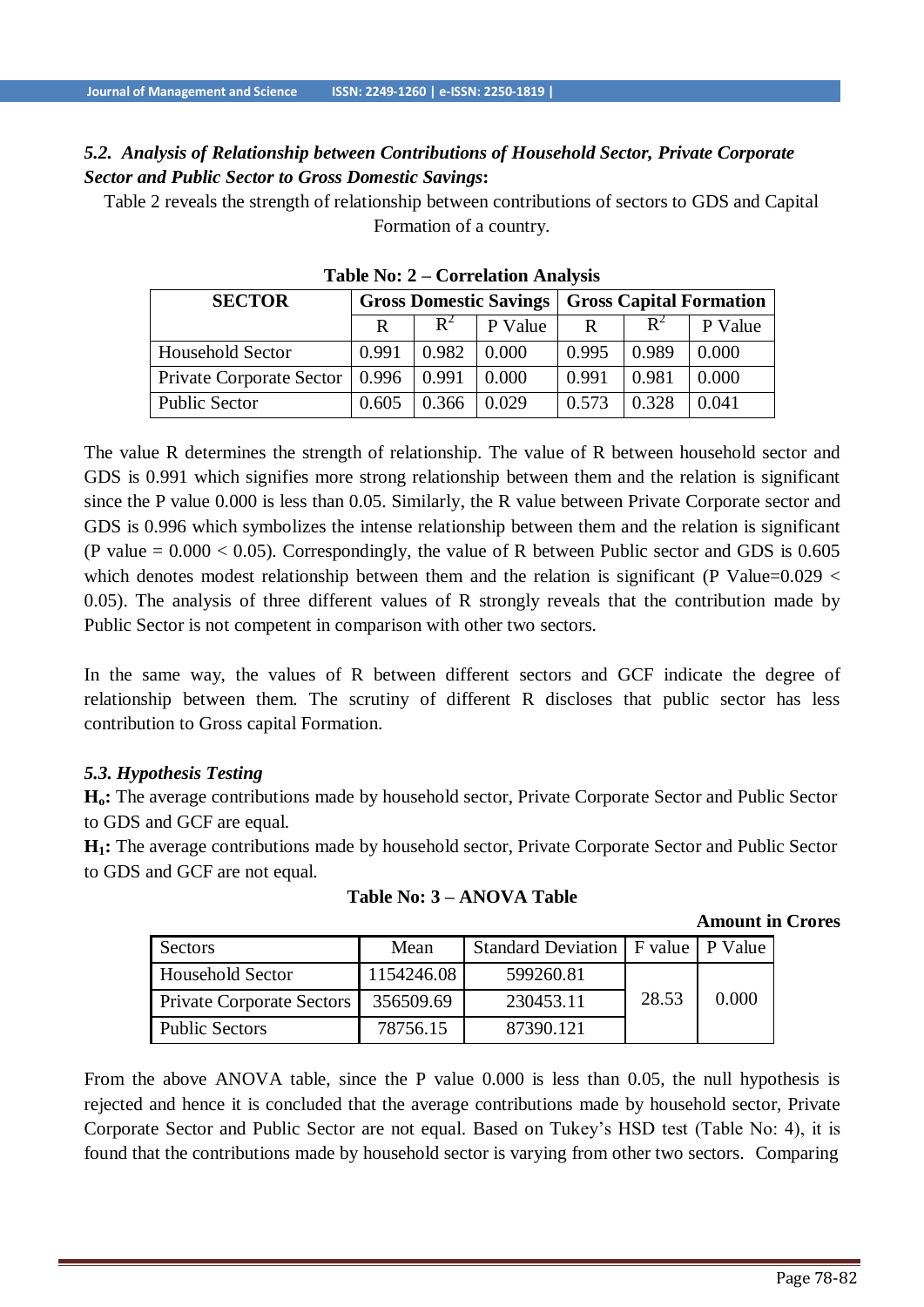mean values in the table No: 3, it is concluded that household sector's contribution to GDS and GCF is more than other two sectors.

| <b>Sectors</b>           |    | Subset for alpha = $0.05$ |           |  |
|--------------------------|----|---------------------------|-----------|--|
|                          |    |                           |           |  |
| <b>Public Sector</b>     | 13 | 78756.15                  |           |  |
| Private Corporate Sector | 13 | 356509.7                  |           |  |
| <b>Household Sector</b>  | 13 |                           | 1154246.1 |  |
| Sig.                     |    | 0.155                     |           |  |

**Table No: 4 – Tukey's HSD Test to determine homogeneous subset** Amount in Rupees

# *5.4. Analysis of relationship between Contributions of Household Sector, Private Corporate Sector and Public Sector to Gross Capital Formation***:**

Regression analysis is a class of statistical models used to describe, estimate or predict causal relationships among a dependent variable (outcome) and one or several independent variables (predictor). The purpose of regression analysis is to analyze relationships among variables. The general purpose of multiple regression is to learn more about the relationship between several independent or predictor variables and a dependent or criterion variable.

**Table No: 5 – Determining how well the model fits**

| Model | 17   | R Square | <b>Adjusted R Square</b> | Std. Error of the Estimate |
|-------|------|----------|--------------------------|----------------------------|
|       | 999ª | 998      | 998                      | 49221.073                  |

a. Predictors: (Constant), Public Sector's Contribution , Household Sector's Contribution, Private Corporate Sector's Contribution

Table No 5: provides the *R*,  $R^2$ , adjusted  $R^2$ , and the standard error of the estimate, which can be used to determine how well a regression model fits the data. The "**R**" column represents the value of *R*, the *multiple correlation coefficient*. *R* can be considered to be one measure of the quality of the prediction of the dependent variable (Gross Capital Formation); A value of 0.999 indicates a good level of prediction. The "**R** Square" column represents the  $R^2$  value (also called the coefficient of determination), which is the proportion of variance in the dependent variable that can be explained by the independent variables. From the table  $R^2 = 0.998$  indicates that 99.8% of the variability of the dependent variable is explained by the independent variables. The following table shows the statistical significance of regression model.

**Table No: 6 – ANOVA Table - Test for Regression Model Fit ANOVA<sup>b</sup>**

| Model      | Sum of Squares | Degrees of Freedom | Mean Square | Е        | Sig.              |
|------------|----------------|--------------------|-------------|----------|-------------------|
| Regression | 1.267E13       |                    | 4.223E12    | 1743.157 | .000 <sup>a</sup> |
| Residual   | 2.180E10       |                    | 2.423E9     |          |                   |
| Total      | 1.269E13       |                    |             |          |                   |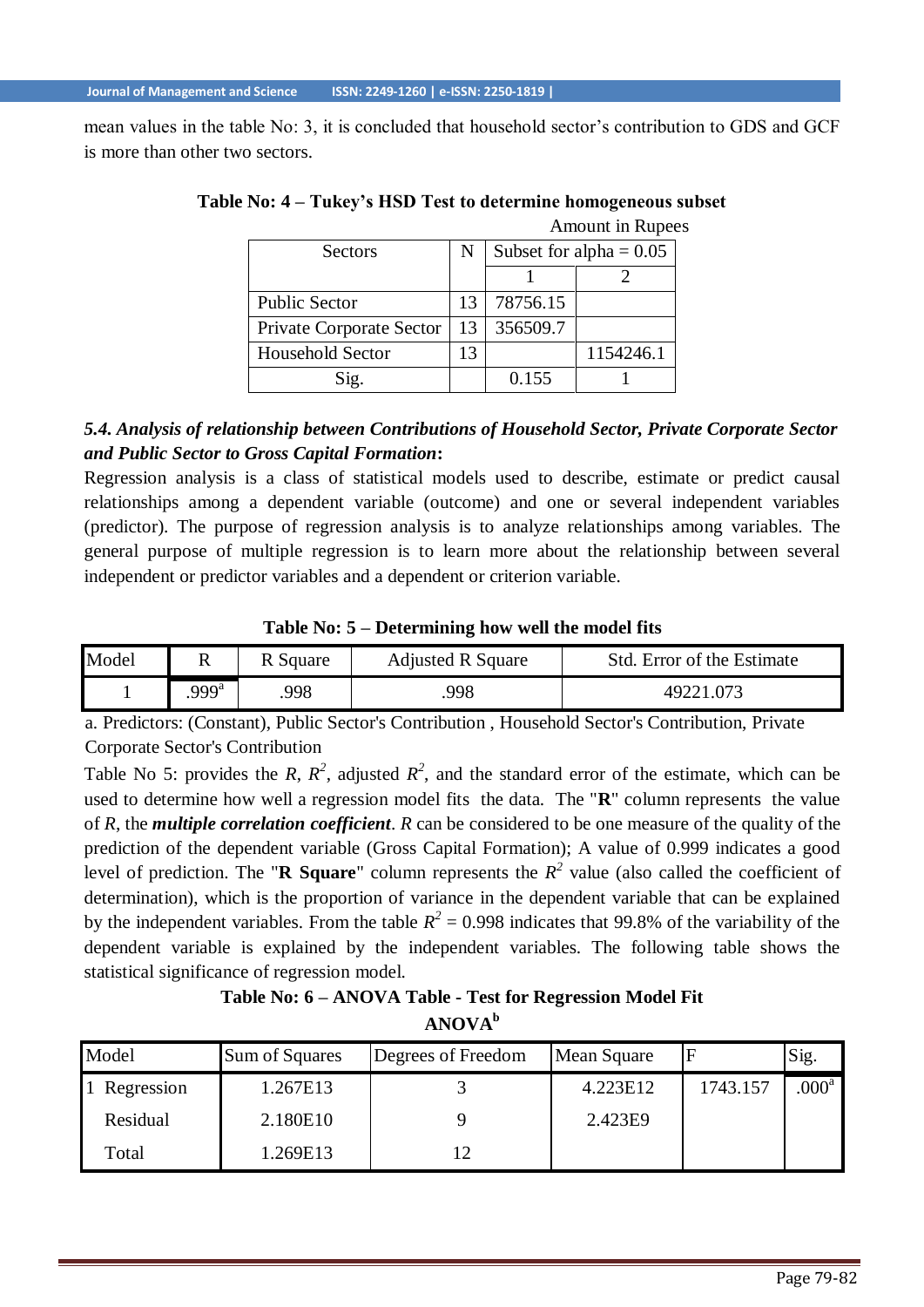a. Predictors: (Constant), Public Sector's Contribution , Household Sector's Contribution, Private Corporate Sector's Contribution

b. Dependent Variable: Gross Capital Formation

The *F*-ratio in the above ANOVA table tests whether the overall regression model is a good fit for the data. The table shows that the independent variables statistically significantly predict the dependent variable,  $F(3, 9) = 1743.157$ ,  $p < .05$  (i.e., the regression model is a good fit of the data).

#### **Statistical significance of the independent variables**

In the following table, it is obvious that the p values for household sector and public sector are less than 0.05 which reveals that those sectors' contributions are statistically significant in determining the gross capital formation. But the p value for private corporate sector is greater than 0.05, implies the statistically not significant contribution to capital formation of that sector. Fitting the model to the data obtained from table no: 7, it is established that

*"GCFpred = -224138.294 + 1.442 (Household Sector Contribution) + 0.513 (Private Corporate Sector) + 0.999 (Public Sector)".*

#### **Table No: 7 - Statistical significance of the independent variables Coefficients<sup>a</sup>**

|                                         | Unstandardized Coefficients Standardized Coefficients |            |              |             |      |
|-----------------------------------------|-------------------------------------------------------|------------|--------------|-------------|------|
| Model                                   | B                                                     | Std. Error | <b>B</b> eta |             | Sig. |
| 1 (Constant)                            | $-224138.294$                                         | 50951.793  |              | -4.399 .002 |      |
| Household Sector's Contribution         | 1.442                                                 | .185       | .840         | 7.797       | .000 |
| Private Corporate Sector's Contribution | .513                                                  | .541       | .115         | .948        | .368 |
| <b>Public Sector's Contribution</b>     | .999                                                  | .342       | .085         | 2.923       | .017 |

a. Dependent Variable: Gross Capital Formation

Putting it all together,

*"A multiple regression was run to predict gross capital formation from contributions of household sector, private corporate sector and public sector. It is found that the first two variables are statistically more significant than the third variable. F (3, 9) = 1743.157, p < .05,*  $R^2 = 0.998$ *. All the three variables added statistically significantly to the prediction, p <0.05."*

| Variables  | R     | $\mathbf R$ | Adjusted | Regression  | Coefficients |            |          |       |
|------------|-------|-------------|----------|-------------|--------------|------------|----------|-------|
|            |       |             | $R^2$    | Significant |              |            |          | Sig   |
| Predictor: |       |             |          |             | Constant     |            | $-4.265$ | 0.001 |
| <b>GDS</b> | 0.998 | 0.996       | 0.996    | 0.000       |              | 160993.212 |          |       |
| Dependent  |       |             |          |             | <b>GDS</b>   | 1.172      | 55.835   | 0.000 |
| Variable : |       |             |          |             |              |            |          |       |
| <b>GCF</b> |       |             |          |             |              |            |          |       |

**Table No: 8 – Relationship between GDS and GCF**

Table 8 shows the contribution of GDS to GCF. The value of  $R = 0.998$  indicates that there exist a powerful relationship between GDS and GCF i.e. the contribution of GDS to GCF is more whenever there is hike in GDS. The regression significant value  $0.000$  ( $p < 0.05$ ) implies that the regression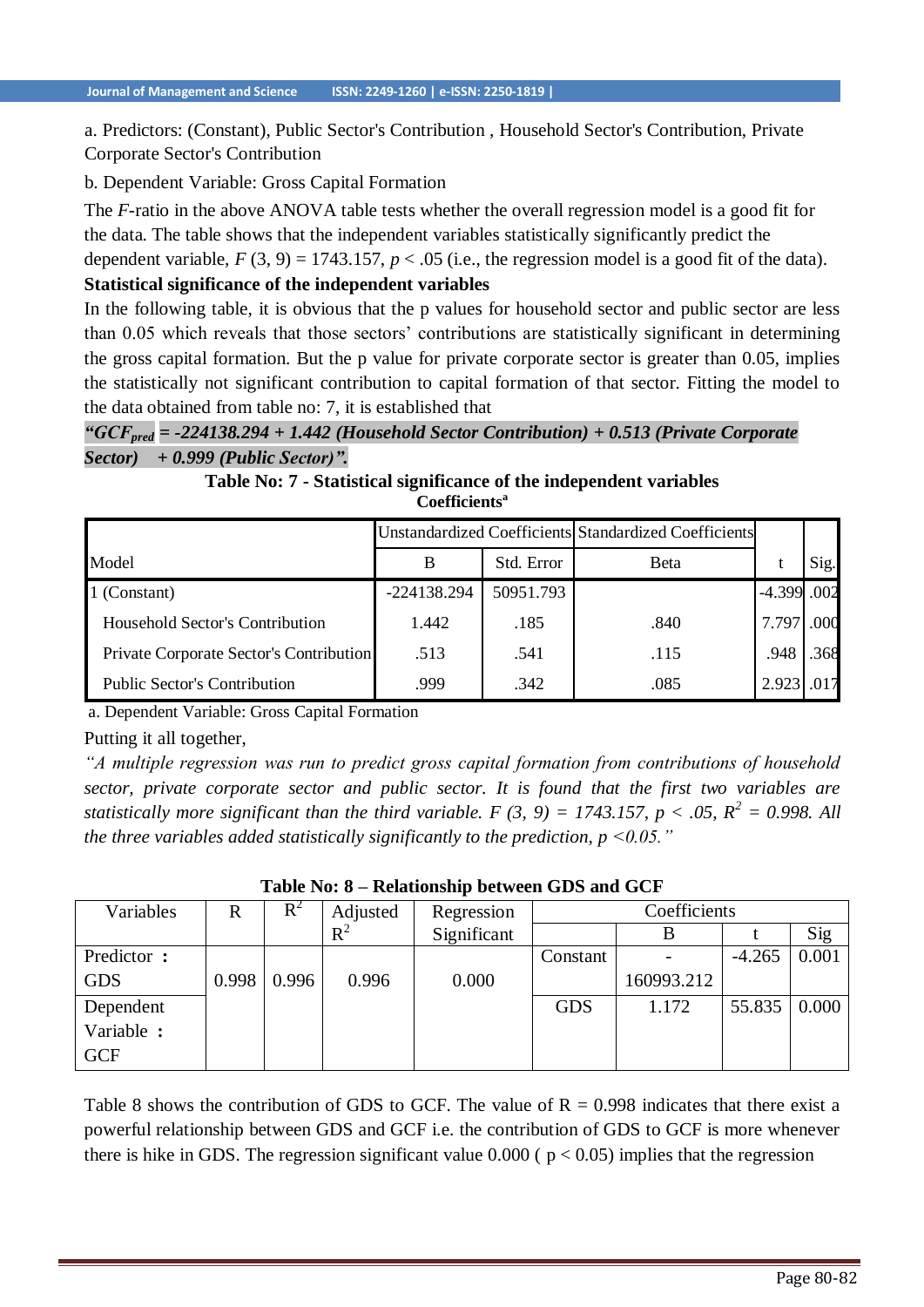model is the best fit for the data and the independent variable (GDS) is statistically more significant to predict the dependent variable (GCF) ( $p < 0.05$ ). The linear relationship between GDS and GCF can be established as

"
$$
"GCF_{predicted} = (-160993.212) + 1.172 (GDS"
$$

# *5.5.* **Research model showing the statistical significance of contributions of each sector to GDS and GCF:**



**Note: HH – Household Sector, PCS – Private Corporate Sector, PS – Public Sector**

## **6. CONCLUSION:**

Gross Domestic Savings and Capital Formation are keys to economic growth. The central opinion of this paper is that all the three sectors such as household, private corporate and public sector are statistically significant in determining the Gross Domestic Savings and Gross Capital Formation. Of which, the paper discovered that the Household sector's contribution is more than other two sectors. It is also found that the rise in GDS leads to more capital accumulation which will enhance productive capacity of the nation and stimulate growth of the economy.

#### **REFERENCES:**

- [1] Kanu, Success Ikechi & Ozurumba, Benedict Anayochukwu (2014), the impact of capital formation on the economic growth of Nigeria, Global Journal of Human-Social Science: E Economics Volume 14 Issue 4 Version 1.0
- [2] Inuwa Nasiru and Haruna M.Usman (2013), The Relationship between Domestic Savings and Investment: The Feldstein-Horioka Test Using Nigerian Data, CBN Journal of Applied Statistics Vol. 4 No.1 (June, 2013).